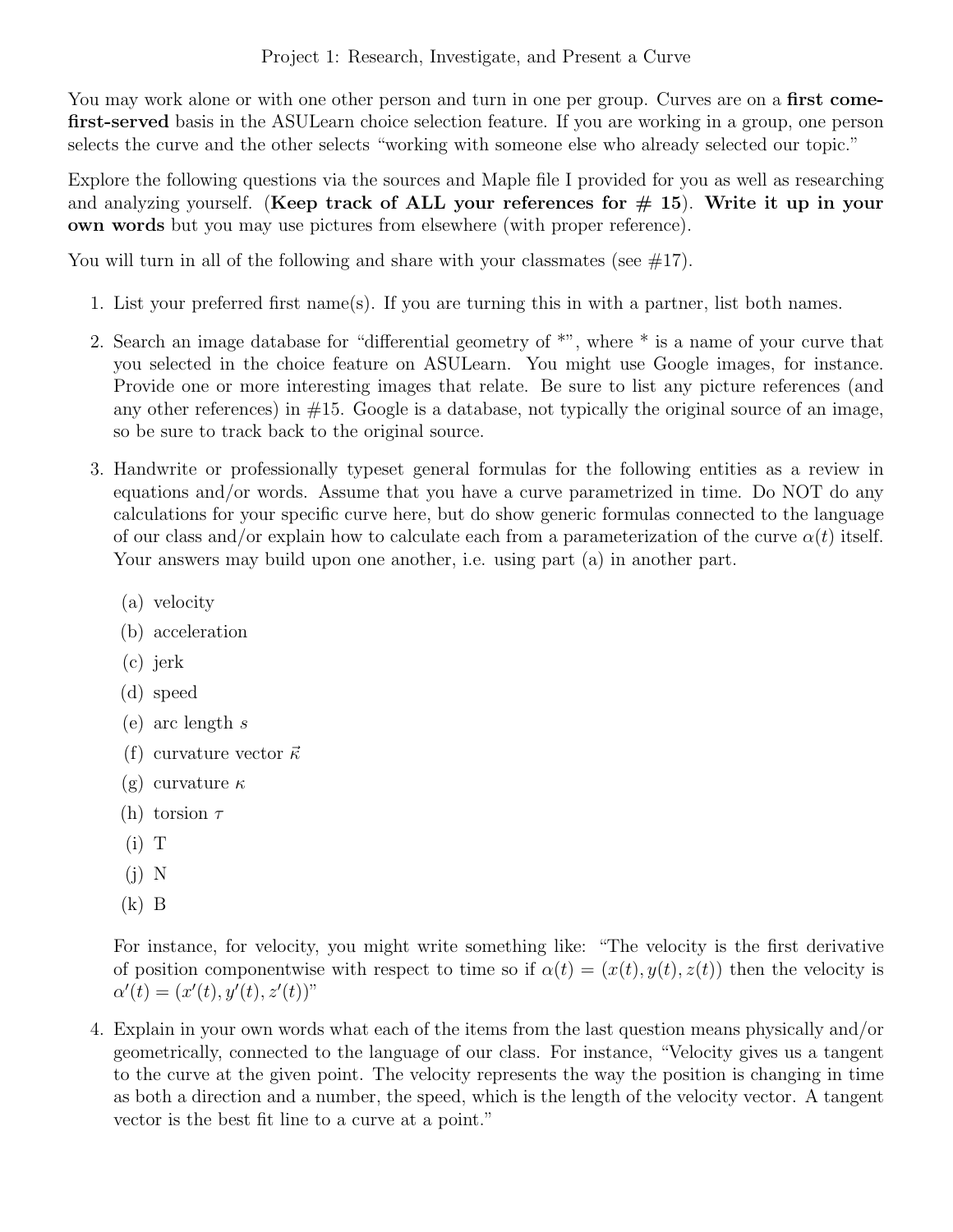- 5. Adapt the Maple file diffgeomproj1.mw and follow the instructions there. At the bottom of the file, I have listed parameterizations and domain values for your curve. Move the commands for your curve to the top of the file, just under the packages, and delete the others. Follow the instructions and execute the rest of the commands to obtain output for your curve. You will collate the Maple output for your curve into the PDF you submit, so be sure to save any modifications.
- 6. For arc length, does Maple compute the arc length to obtain a specific value (closed form solution), represent the arc length as an elliptic integral or similar, or just spit back the arc length as an integral without any additional information at all? Be sure that you have executed the packages before responding to this question.
- 7. Starting with the parametrization of the curve  $\alpha(t)$ , compute T by hand, simplify if possible, and then compare and contrast with Maple's output. Show all by-hand work for the steps, derivatives and any simplifications and explain in words the similarities or differences with Maple's output.
- 8. The fundamental theorem of curves tells us that up to rigid motion in space, like rotation, translation and reflection,  $\kappa$  and  $\tau$  define the curve via the Frenet-Serret equations for TNB derivatives. If we have an initial condition for  $\alpha(0), T(0), N(0)$  and  $B(0)$  then the curvature and torsion give a unique curve in space, so exploring the curvature and torsion in depth is one way to understand a curve.

For curvature,

- (a) What kind(s) of curvature is possible on your curve (positive, negative, zero)? Approach this analytically from the output Maple provides for curvature as well as numerically using at least one evalf command. Explain/show reasoning.
- (b) Is 0 curvature or curvature close to 0 ever possible? If so, for what t values?
- (c) Does  $\kappa$  ever get large? If so, for what t values?
- (d) Discuss curvature intuition for your curve—connect the kinds of curvatures and radii of the osculating circles to the visualization of your curve, in terms of how curvy or flat it is in parts. You might include some related sketches too.
- 9. For torsion,
	- (a) What kind(s) of torsion is possible on your curve (positive, negative, zero)? Approach this analytically from the output Maple provides for torsion as well as numerically using at least one evalf command. Explain/show reasoning.
	- (b) Is 0 torsion or torsion close to 0 ever possible? If so, for what t values?
	- (c) Does  $\tau$  ever get large? If so, for what t values?
	- (d) Discuss torsion intuition for your curve—connect how quickly or slowly the curve is leaving the osculating plane, if it is, to the visualization of your curve. You might include some related sketches too.
- 10. Next, read the sources I provide for your curve, accessible from <https://www.appstate.edu/~greenwaldsj/class/4140/project1links.html>

Take from the sources I provide for you and perform additional research as needed for historical mathematicians, physicists, engineers, or others who are related to your curve. These can be people who laid groundwork on the curve or conducted peripheral but connected work. If you can't find historical people, more recent ones are OK too. List their full names.